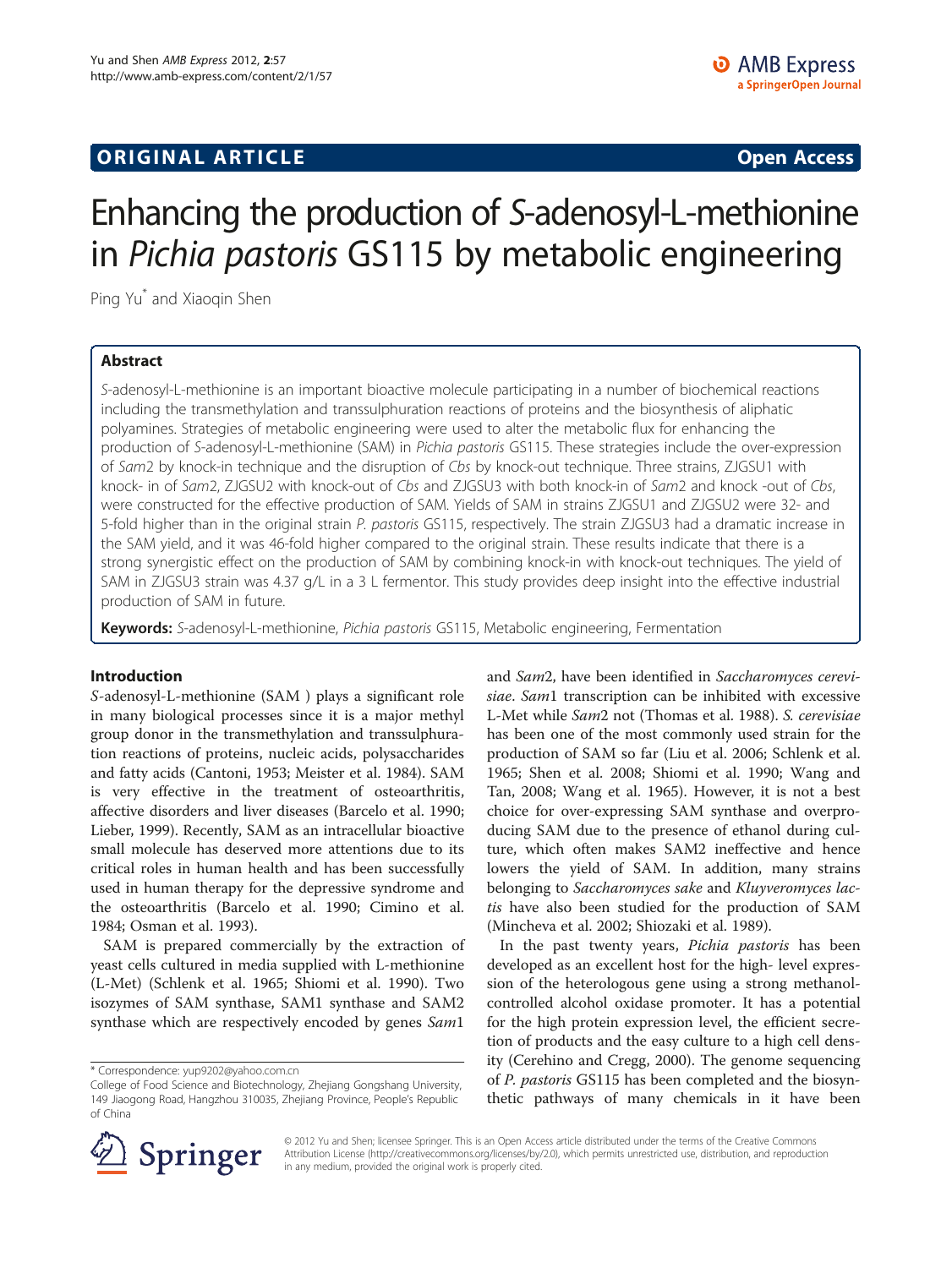elucidated (Schutter et al. [2009\)](#page-6-0). In preference of the chemical or enzyme synthesis, P. pastoris is a better candidate to produce the high-level heterologous protein and an industrial strain used widely to produce valuable biochemical molecules (Gross et al. [1983](#page-6-0); Matos et al. [1987](#page-6-0); Park et al. [1996](#page-6-0)). In P. pastoris GS115, homocysteine has three alternative metabolic fates: to be remethylated to form methionine, or to be combined with serine to form cystathionine via the cystathionine-β-synthase (CBS) reaction, or to revert back to S- adenosylhomocysteine (SAH) via reversal of the SAH hydrolase reaction (Figure 1) (Christopher et al. [2002;](#page-6-0) Wang et al. [2009](#page-6-0)). From viewpoint of the metabolic flux, it is possible that the over- expression of Sam will improve the accumulation of SAM. It has been confirmed by a study conducted by Li et al. ([2002\)](#page-6-0) in which the introduction of a pPIC3.5k-based Sam2 into P. pastoris GS115 boosted the production of SAM. Furthermore, since the cystathionine-β-synthase (CBS) acts on the removal of homocysteine from SAM cycle, the disruption of cystathionine-β- synthase gene  $(Cbs)$  is likely to lead to a high production of SAM in P. pastoris GS115. Therefore, it is very interesting to investigate whether both over-expression of Sam2 and disruption of Cbs in P. pastoris GS115 will have a coordinative effect on the production of SAM and result in a higher yield of SAM for the industrial production.

In the present study, three genetically modified P. pastoris strains, ZJGSU1 with over- expression of Sam2, ZJGSU2 with disruption of Cbs and ZJGSU3 with both over-expression of Sam2 and disruption of Cbs, were constructed and yields of SAM in these three strains in flasks were determined and compared. Over-expression of Sam2 and disruption of Cbs in P. pastoris GS115 show a significantly synergistic effect on the production of SAM. The SAM production in ZJGSU3 strain were also investigated in a 3L fermentor.

# Materials and methods

## Materials

S. cerevisiae strain (CCTCC No. M209272) was purchased from the China Center for Type Culture Collection. P. pastoris GS115 and the vectors pPIC9K and pPICZα were purchased from the Invitrogen Co. Ltd, USA. PCR reagents, restriction endonucleases and the vector pMD19T were purchased from the TaKaRa Biotech Co. Ltd, Japan. Zeocin, SAM standard sample, G418, histidine and glutathionine were purchased from the Sigma, Co. Ltd. Multicopy Pichia Expression Kit was purchase from the Invitrogen Co. Ltd. Yeast nitrogen base and PTM1 trace metals solution were purchased from the Shanghai Sangon Bioengineering Co. Ltd, China. All other reagents were analytical grade and they were used as supplied. Primers used for the amplification of genes and their detection are listed in Table [1](#page-2-0).

## Construction of the plasmid pPIC9K-Sam2 and introduction of Sam2 into P. pastoris GS115

Sam2 (GeneBank accession number: gi852113) was amplified using S. cerevisie genome as the template and a primer set, Sam2-F and Sam2-R (Table [1\)](#page-2-0). PCR products were purified and digested by EcoR I and BamH I, and ligated into the EcoRI-BamHI digested plasmid pPIC9K, giving the plasmid pPIC9K-Sam2 (Figure [2A](#page-2-0)). After linearized by *Bgl* II, the plasmid pPIC9K- Sam2 was transformed into P. pastoris GS115 by the electroporation method with parameters: 1.5 kV, 200μF and 200 $Ω$ . Transformants were screened by MD plates and G418 plates. The genomic DNA of selected transformants were isolated according to the Multicopy Pichia

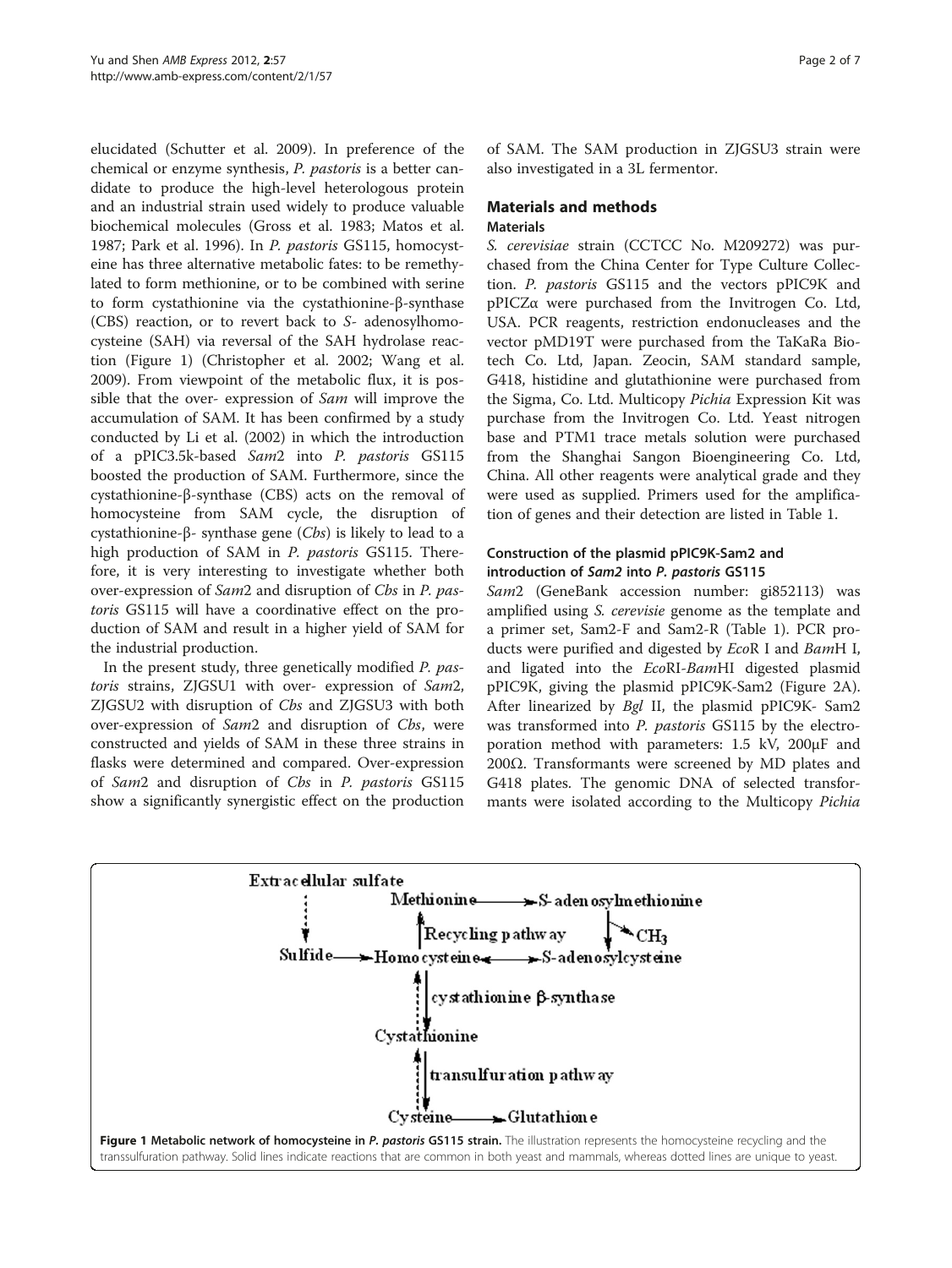<span id="page-2-0"></span>Table 1 Oligonucleotide sequences used as primers

| <b>Names</b>       | <b>Sequences</b>                      |
|--------------------|---------------------------------------|
| Sam <sub>2-F</sub> | 5'-caggatccaccatgaccaagagcaaaact-3'   |
| Sam2-R             | 5'-gcggccgcgaattcagcctagcataaagaaa-3' |
| <b>Zeocin-F</b>    | 5'-ggactagtagaccttcgtttgtgc-3'        |
| Zeocin-R           | 5'-ggactagtcggttcctggccttttg-3'       |
| $Chs-F$            | 5'-ttctggagcacattggaa-3'              |
| $Chs-R$            | 5'-agtgtatgcctagatgg-3'               |
| 1 F                | 5'-atcaaagtgctgtagttg-3'              |
| 1R                 | 5'-acacgacctccgaccactcg-3'            |
| 2F                 | 5'-agttagacaacctgaagt-3'              |
| 2R                 | 5'-gataatagttctgtagccct-3'            |

Expression Kit provided by the manufacturer. PCRs were carried out to confirm whether Sam2 was integrated into the genomic DNA of P. pastoris GS115 strain according to the specification provided by the manufacturer.

#### Knock-out of Cbs in P. pastoris GS115

Cbs (GeneBank accession number: gi853059) was amplified from P. pastoris GS115 genome with the primer set, Cbs-F and Cbs-R (Table [2\)](#page-3-0). It was then subcloned into the plasmid pMD19T to form the plasmid pMD19T-CBS. The antibiotic gene of zeocin was amplified from the plasmid pPICZα with the primer set, Zeocin-F and Zeocin-R (Table [2](#page-3-0)). Amplified zeocin products were digested with Spe I and subcloned into the Spe I site of the plasmid pMD19T-CBS, giving the plasmid pMD19T-C-Z (Figure 2B). The resultant pMD19T-C-Z was digested with *Bgl* II and *Sal* I, and the 2100 bp fragment C-Z was transformed separately into P. pastoris GS115 and ZJGSU1. MD plates supplemented with histidine, zeocin and glutathionine were used to screen transformants. Zeocin positive transformants were confirmed by PCRs with primer sets: 1F and 1R, 2F and 2R, 1F and 2R (Table [2](#page-3-0)). Transformants with only disruption of Cbs

and with both introduction of Sam2 and disruption of Cbs were named ZJGSU2 and ZJGSU3, respectively.

#### P. pastoris culture for the SAM production in flasks

Four strains, P. pastoris GS115, ZJGSU1, ZJGSU2 and ZJGSU3, were respectively inoculated into a 5 mL YPD medium and incubated at 30°C for 16 h as seed cultures. A 1mL aliquot of the seed culture was added to 100 mL BMGY medium (yeast extract 1%, peptone 2%, glycerol 1%, 10×YNB10%, 0.1M potassium phosphate buffer, pH 6.0) supplemented with 1% L-Met in 500 mL flasks and cultured at 30°C for 4 d. 1.5% (v/v) of methanol as an inducer and carbon source was added daily for three times after one day of growth. After 96 h of culture, 1 mL of sample was taken out for determining the yield of SAM.

#### Fermentation of the ZJGSU3 strain in a 3 L fermentor

The ZJGSU3 strain was grown in a BMGY medium at 30°C for 24 h, 100 mL of cultures were inoculated in a 3 L fermentor containing 1.8 L of minimal salts (PTM) fermentation medium:  $H_3PO_4$  (85% stock), 27 mL/L; CaSO<sub>4</sub>, 0.93 g/L; K<sub>2</sub>SO<sub>4</sub>, 18.2 g/L; MgSO<sub>4</sub>.7H<sub>2</sub>O, 14.9 g/L; KOH, 4.13 g/L; Glycerol, 40 g/L and 4.4 mL/L of PTM1 trace metals solution (P. pastoris fermentation manual of the Invitrogen). Initial fermentation conditions were as follows: dissolved oxygen (DO) was maintained above 20% by the automatic control of agitation, pH was 5 (adjusted with ammonium hydroxide), temperature was set at 30°C. Cells were grown until glycerol depleted completely. This was indicated by a dramatic increase in the DO to 100%. Glycerol feeding was then initiated to increase the cell biomass under limited conditions: 500 mL of 50% glycerol containing 6 mL of PTM trace salts was fed at 60 mL/h. Following the depletion of glycerol, methanol feeding was initiated at a rate of 10 mL/h and increased gradually to a final rate of 21 mL/h. Meanwhile, 500 mL of the saturated L-Met

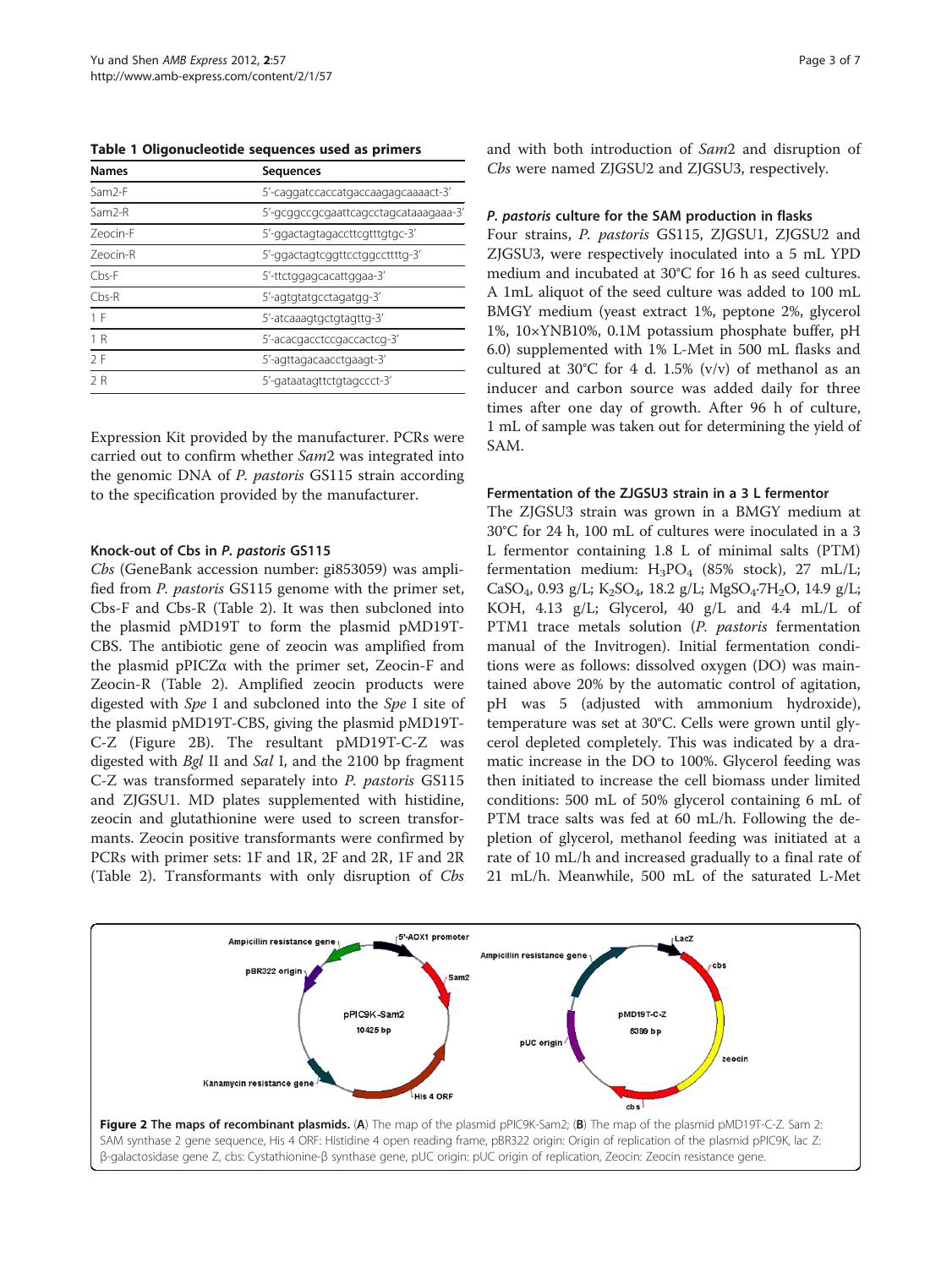<span id="page-3-0"></span>Table 2 The activities of SAM synthase in four strains

| <b>Strains</b>     | Enzyme activity (U/mL) |
|--------------------|------------------------|
| GS115              | 39                     |
| ZJGSU1             | 545                    |
| ZJGSU <sub>2</sub> | 309                    |
| ZJGSU3             | 705                    |

was fed at a rate of 6 mL/h. Samples were taken out at different times for determining the yield of SAM and biomass.

#### Determination of the yield of SAM

The yield of SAM was determined as described by Lin et al. ([2004\)](#page-6-0). 1 mL of the sample was centrifuged at 12,000 rpm for 10 min, and washed twice with the deionized water, then mixed with 1 mL of 1.5 M  $HClO<sub>4</sub>$ at 4°C for 1.5 h. The supernatant was collected after centrifugation at 12,000 rpm for 5 min and then went through a 0.22 μm filtration membrane before analysis. A 15 μL of the extracted SAM sample was injected into a high performance liquid chromatography (HPLC) system (Agilent, USA) using a C18 column (Hypersil BDS column, 4.6 mm $\times$ 250 mm, 5 µm) with a mobile phase composed of 0.01 M ammonium formate (pH3.0) at a flow rate of 0.8 mL/min. Peak area analysis was performed based on the standard calibration curve of SAM. Due to the instability of SAM, its p-toluenesulfonate salt (Sigma) was used as standard sample.

### Determination of wet cell weight

10 mL of the sample was taken out and centrifuged at 12,000 rpm for 10 min, and then washed three times with the distilled water. The wet cell weight was determined using a electronic balance.

#### Determination of the activity of SAM synthase

The activity of SAM synthase was determined as described by Li et al. ([2002](#page-6-0)). Cells in 1mL of the sample were harvested by centrifugation at 6000 rpm for 5 min, and washed immediately with ice-cold lytic buffer (50 mM potassium phosphate at pH 7.4, 5%  $(v/v)$  glycerol, 5 mM mercaptoethanol, 1 mM EDTA), and then centrifuged at 12,000 rpm for 5 min. Cell pellets were resuspended in 1 mL of the lytic buffer and disrupted by the ultrasonic treatment. The supernatant was collected by centrifugation at 12,000 rpm for 10 min and used as the sample to assay the activity of SAM synthase as follows:1 mL of the reaction mixture, containing 20 mM L-Met, 20 mM ATP, 8 mM reduced glutathione, 20 mM  $MgCl<sub>2</sub>$ , 100 mM KCl, 150 mM Tris -HCl and the supernatant with an appropriate concentration, was incubated at 37°C for 1 h. 0.5 mL of 20%  $HClO<sub>4</sub>$  was then added to the reaction mixture. The resultant precipitation was removed by centrifugation at 12,000 rpm for 10 min. The supernatant was used for determining the yield of SAM by the HPLC. One unit of the activity of SAM synthase was defined as the amount of enzyme required to catalyze the transformation of 1μmol of L-Met into SAM per minute at 37°C.

#### Results

## Identification of the introduction of Sam2 or the disruption of Cbs and their respective effect on the production of SAM

Over 5000 transformants grew on MD plates after the electro transformation of pPIC9K-sam2 into P. pastoris GS115. Transformants having a better growth rate on MD plates were streaked on YPD plates containing different concentrations of G418 (0.5, 1.0, 2.0, 3.0, 4.0 mg/mL). 25 transformants having a faster growth rate were picked from YPD plates with G418 at a final concentration of



recombination happens, PCR product using the primer set, 1F and 1R, is a 1443-bp fragment between 5'cbs and zeocin (PCR1). PCR product using the primer set, 2F and 2R, is a 1111-bp fragment between 3'cbs and zeocin (PCR2). PCR product using the primer set, 1F and 2R, is a 2800-bp fragment including cbs and zeocin (PCR3). (B) Identification of the Cbs disruption with PCRs. The genomic DNA was respectively extracted from different strains. The crossover of 5' was identified by PCR1, the 3'crossover was identified by PCR2, and the knock-out of Cbs by the homologous recombination was identified by PCR3.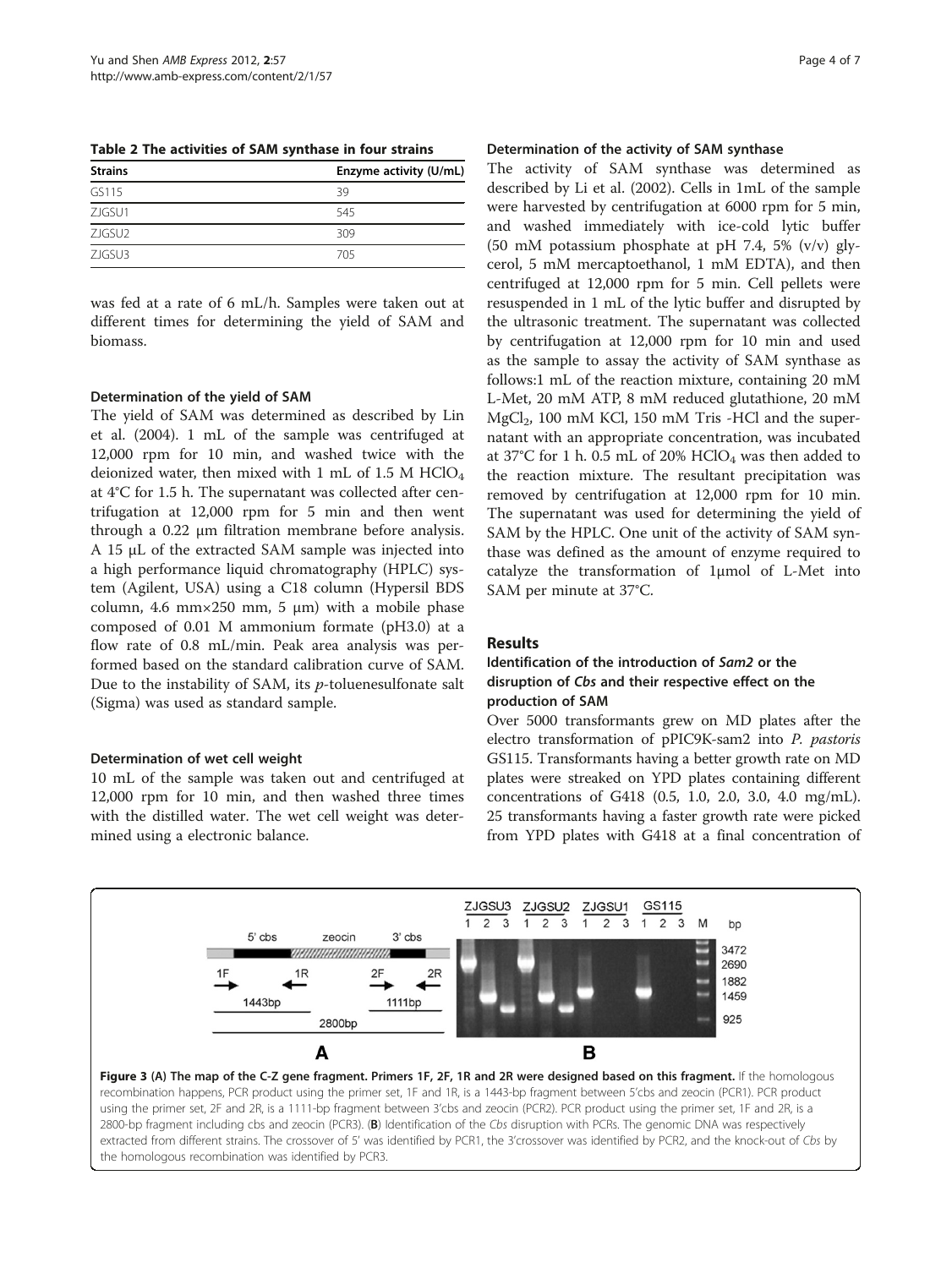<span id="page-4-0"></span>4 mg/mL. These transformants were cultured in flasks for evaluating the yield of SAM by HPLC. The transformant which produced the highest yield of SAM was chosen finally and named ZJGSU1. According to the manual of the "multi-copy of P. pastoris expression kit" from the Invitrogen, multiple integrated copies can lead to the increase in the G418 resistance level from 0.5 mg/mL (1–2 copies) to 4 mg/mL (7–12 copies). Thus, the copy number of the Sam2 gene in ZJGSU1 strain was estimated to be 7– 12 based on its resistance to G418 at a final concentration of 4 mg/mL. The yield of SAM in ZJGSU1 strain reached  $0.8$  g/L.

The plasmid pMD19T-C-Z was designed and constructed to disrupt Cbs in P. pastoris GS115. A knockout vector (Figure [3A](#page-3-0)) was also designed to evaluate the effect of the Cbs knock-out on the production of SAM. It contains a full length of P. pastoris Cbs gene (1500 bp) split by the zeocin expression cassette (1200 bp) in the middle. After the plasmid pMD19T-C-Z was transformed into the host strain, the homologous recombination would occur between the genomic DNA and the transformed DNA. Recombinants could be selected by the antibiotic zeocin. Since zeocin resistance strains might have a single crossover or a random insertion of the transformed DNA, the selected transformant was confirmed by PCR using primer sets, 1F and 1R, 2F and 2R, 1F and 2R (Figure [3B](#page-3-0)). PCR results demonstrated that the transformed DNA was inserted into the genomic DNA by the homologous recombination. Furthermore, since the dysfunction of Cbs in P. pastoris GS115 could lead to the cysteine auxotrophy, the growth of these strains was dependent on the addition of cysteine or glutathionine to the medium. The growth of four strains, GS115, ZJGSU1, ZJGSU2 and ZJGSU3, was observed on the medium. As shown in Figure [2,](#page-2-0) four strains could grow well on the medium with glutathionine (Figure 4A), whereas strains ZJGSU2 and ZJGSU3 which have a Cbs knock-out did not on the medium





without glutathionine (Figure 4B). This indicates that Cbs is disrupted successfully in strains ZJGSU2 and ZJGSU3. The disruption of Cbs also contributed to the accumulation of SAM, though not so much as the introduction of SAM synthase. The yield of SAM in the ZJGSU2 strain reached 0.13 g/L.

### Effect of both knock-in of Sam2 and knock-out of Cbs on the production of SAM

Based on the above results, it is obvious that the overexpression of *Sam*2 or the disruption of *Cbs* has a positive effect on the production of SAM. In order to further investigate the effect of both knock-in of Sam2 and knock-out of Cbs on the production of SAM, the C-Z fragment from the plasmid pPMD19T-C-Z was

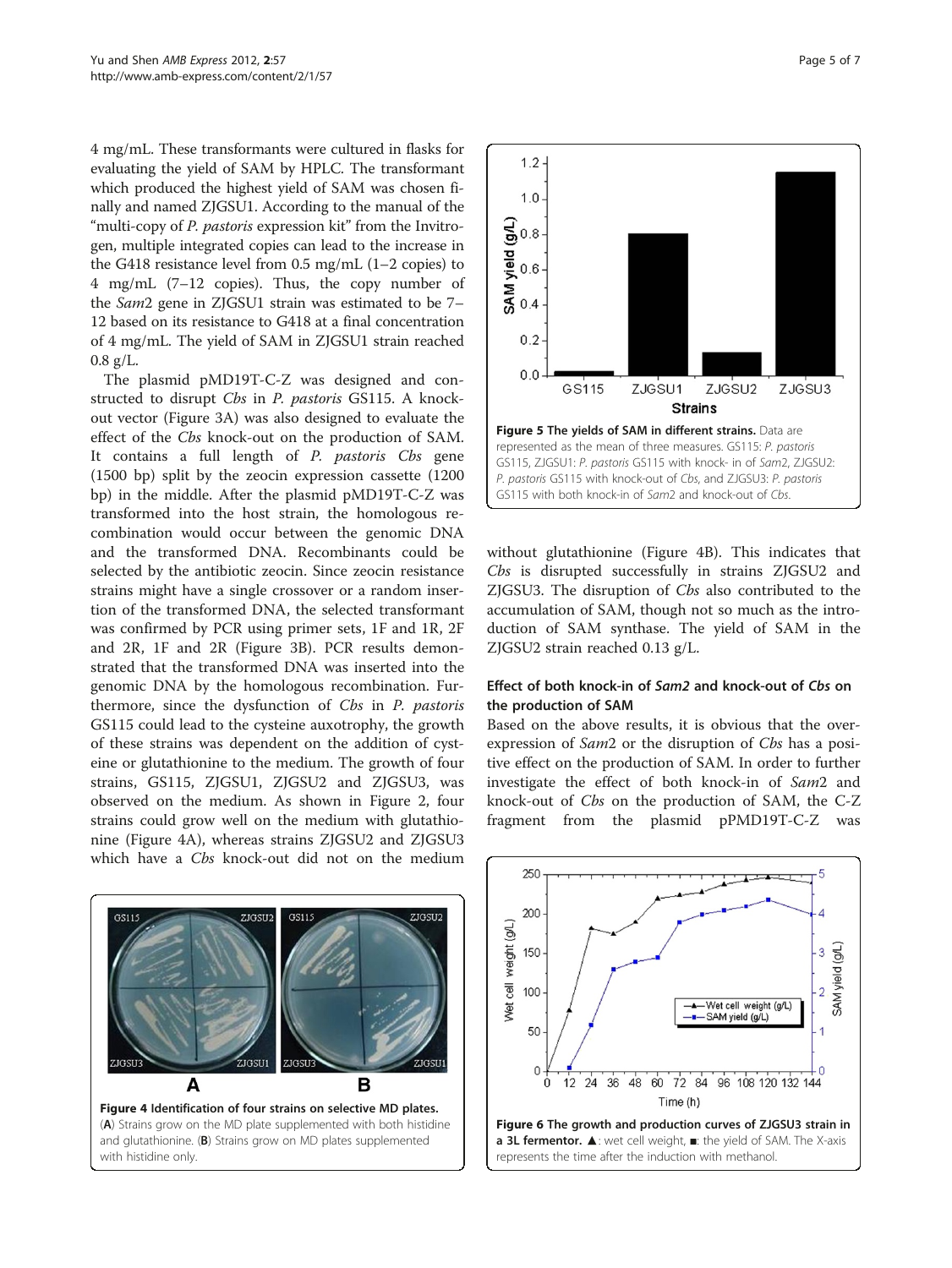transformed into the ZJGSU1 strain to produce the ZJGSU3 strain. The Cbs knock-out in ZJGSU3 strain was demonstrated by PCR analysis (Figure [3B\)](#page-3-0). The yields of SAM in four strains, GS115, ZJGSU1, ZJGSU2 and ZJGSU3, are shown in Figure [5.](#page-4-0) The average yield of SAM in GS115 was 0.025 g/L, and it was 0.13 g/L in ZJGSU2. Thus, the yield of SAM in ZJGSU2 is 5-fold higher than that in the original strain GS115. The yield of SAM in ZJGSU1 was 0.8 g/L when Sam2 was introduced, 32-fold higher than in the original strain GS115. The yield of SAM in ZJGSU3 strain reached 1.2 g/L, and was over 1.4 fold higher than that in ZJGSU2 and 46-fold higher than in the original strain GS115. These results indicate that both knock-in of Sam2 and knock-out of Cbs have a synergistic effect on the enhancement of the yield of SAM.

### Analysis of the activity of SAM synthase

The activities of SAM synthase in strains GS115, ZJGSU1, ZJGSU2 and ZJGSU3 were determined. The result is showed in Table [2](#page-3-0). The activity of SAM synthase in ZJGSU3 was up to 705 U/ mL, and was nearly twice than that in ZJGSU2 strain and 18-fold higher than that in the original strain GS115. The activity of SAM synthase in ZJGSU1 strain was 544 U/mL, 14-fold higher than that in the original strain GS115. These results further confirm that enhancing the activity of SAM synthase facilitates the production of SAM. In addition, by comparison of the activities of SAM synthase from four strains, it was also found that the knock-out of Cbs could increase the expression of Sam2, and hence enhanced the activity of SAM synthase and increased the yield of SAM.

### Fermentation of SAM in a 3L fermentor

Due to a favorable nutrient balance, dissolved oxygen, pH and high cell density in the fermentor, the production of SAM in the ZJGSU3 strain increased greatly as well as the cell growth. The host strain P. pastoris GS115 has an unique ability to grow on minimal media to a very high cell density with a strong tightly regulated alcohol oxidase promoter. It allows to accumulate a high level of SAM synthase, and so achieves a high yield of SAM. The glycerol was used as the only carbon source during the first two stages to stimulate the cell growth, which could further enhance the yield of SAM. At the end of the glycerol feeding stage, the wet cell weight was 182 g/L. After the depletion of glycerol, the methanol was then fed to further induce the expression of SAM synthase. By changing the methanol feeding rate, its concentration in the fermentor was maintained at a low level to minimize the toxic effect on the yeast cells. As shown in Figure [6](#page-4-0), the maximal biomass and the highest yield of SAM were 247 g/L and 4.37 g/L after 96 h of the methanol induction, respectively.

#### **Discussion**

The results of the present study demonstrate that both introduction of Sam2 and disruption of Cbs in P. pastoris GS115 by knock-in and knock-out techniques have a obviously synergistic effect on the production of SAM, resulting in a significant increase in the yield of SAM. The yields of SAM in ZJGSU3 strain with both introduction of Sam2 and disruption of Cbs were 1.2 g/L in flasks and 4.37 g/L in a 3 L fermentor, implying that it has a commercial prospect for the large scale industrial production of SAM in future. To our knowledge, this is the first report with regard to the production of SAM by both introduction of Sam2 and disruption of Cbs in P. pastoris GS115 strain using the plasmid pPIC9K as the vector.

Previously, the reports pertinent to the production of SAM focused on the S. cerevisiae strain (Liu et al. [2006](#page-6-0); Schlenk et al. [1965](#page-6-0); Shen et al. [2008;](#page-6-0) Shiomi et al. [1990](#page-6-0); Wang and Tan, [2008](#page-6-0); Wang et al. [1965](#page-6-0)), S. sake (Shiozaki et al. [1989\)](#page-6-0) and K. lacti (Mincheva et al. [2002\)](#page-6-0). The traditional fermentation is a main way for the production of SAM in those strains. With the development of the genetic and metabolic engineering, enhancing yields of valuable bioactive chemicals by the modern biotechnology becomes an important trend. The yield of SAM was enhanced by altering its metabolic flux in P. pastoris GS115 strain in our study. S. cerevisiae contains two SAM synthase genes, Sam1 and Sam2. Sam1 is repressed by the excessive L-Met, whereas Sam2 is not. Because L-Met is an important precursor for the effective accumulation of SAM, Sam2 is chosen for being introduced into P. pastoris GS115 strain for enhancing the yield of SAM in this study. In the previous studies, Le et al. (2002) and Yu et al. ([2003](#page-6-0)) reported that the knock-in of SAM synthase gene resulted in the increase in the yield of SAM in Pichia. Li et al. [\(2002\)](#page-6-0) also reported a constructed strain with knock-out of Cbs, but did not investigate the knock-out effect on the production of SAM. Chan and Appling ([2003\)](#page-6-0) reported that the deletion of Cbs in S. cerevisiae did not cause a high accumulation of SAM, and the effect of the production of SAM in wild type and mutant strains was not also compared. In our study, the knock-out of Cbs in P. pastoris GS115 strain not only increases the yield of SAM, but also enhances the expression of SAM synthase, and so alters the metabolic flux of SAM and facilitates its further accumulation. Furthermore, a synergistic effect of both introduction of Sam2 and disruption of Cbs in the P. pastoris GS115 strain by knock-in and knock-out techniques on the production of SAM is for the first time reported in our study. Compared to *S. cerevisiae*, *P. pastoris* is a better candidate for the industrial production of recombinant proteins and valuable biochemical molecules. It can grow easily to a high cell density in a minimal salts medium with methanol as a sole carbon source and ammonium